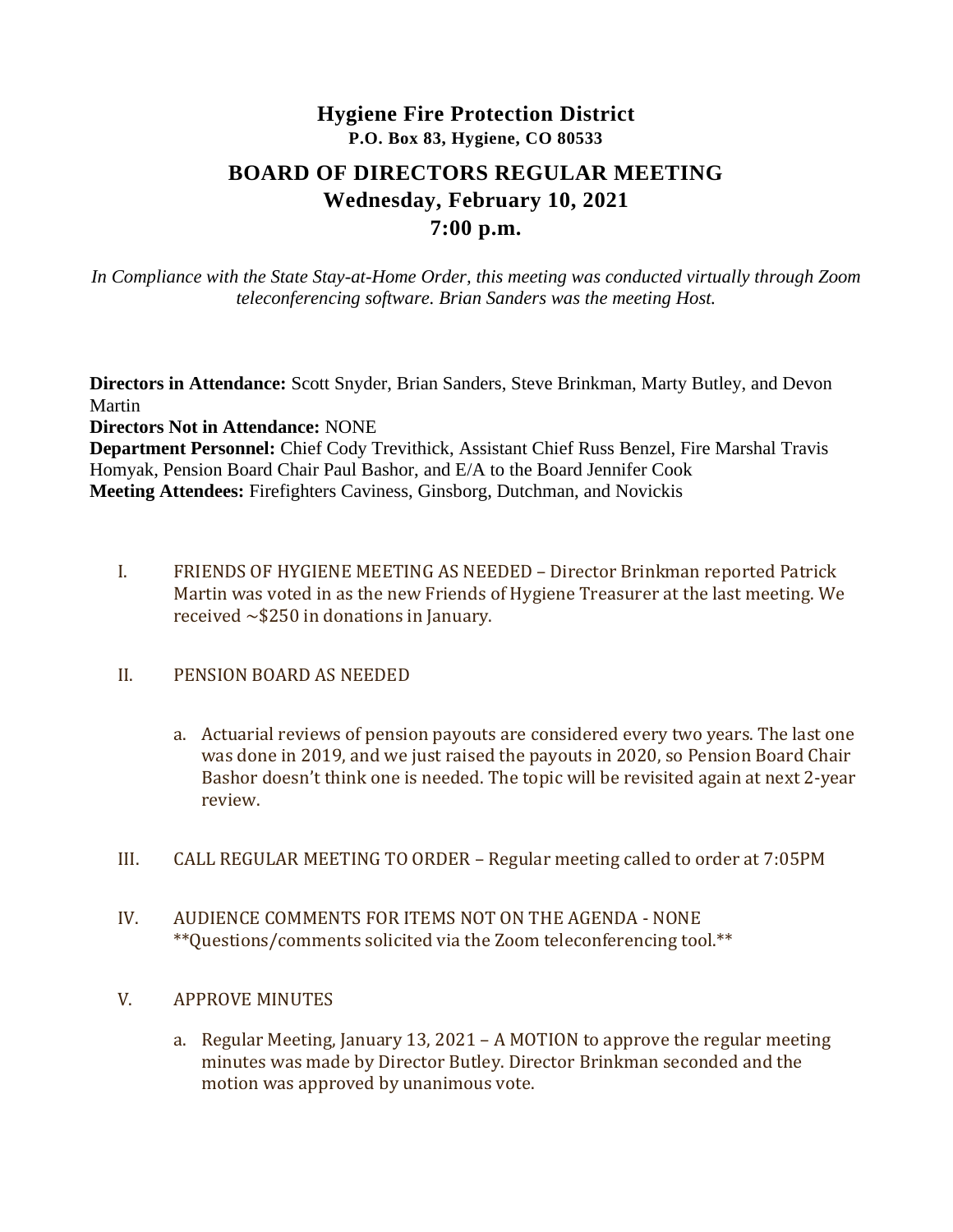- b. Special Meeting, January 30, 2021 Vote to approve the Special Meeting minutes postponed until the March Regular Board meeting.
- VI. REPORTS
	- a. Treasurer's Report
		- i. January Financials The budget-to-actual report was reviewed.
			- 1. The last donation recognized as going to the District was in 2017. Thereafter, contributions have been attributed to the Friends of Hygiene.
				- Any donation checks will be put into the Friends of Hygiene mailbox, which Chief Trevithick will create if needed.
			- 2. ADP sent out W-2s to all employees, so Administrative Expenses are slightly high for this point in the year. The Dues account is high because most of these types of expenses are payable in January. Training (Fire/Rescue) is high because of a \$550 facility fee.
			- 3. Virtually no interest income was budgeted from the investment accounts because the rates are close to zero right now.
			- 4. Director Sanders added additional lines at the bottom of the 2021 budget to track expenses that are occurring this year but apply to the 2020 budget.
			- 5. As discussed and approved at the January Board meeting, the credit card limits have now been raised to \$7,500/card.
		- ii. Year-End Financials
			- 1. Director Sanders is close to finalizing the transactions for 2020.
			- 2. The last two checks from wildland deployments should arrive in the next few weeks, and there is one small expense that has yet to be paid. No funds have been budgeted for 2021 deployments because it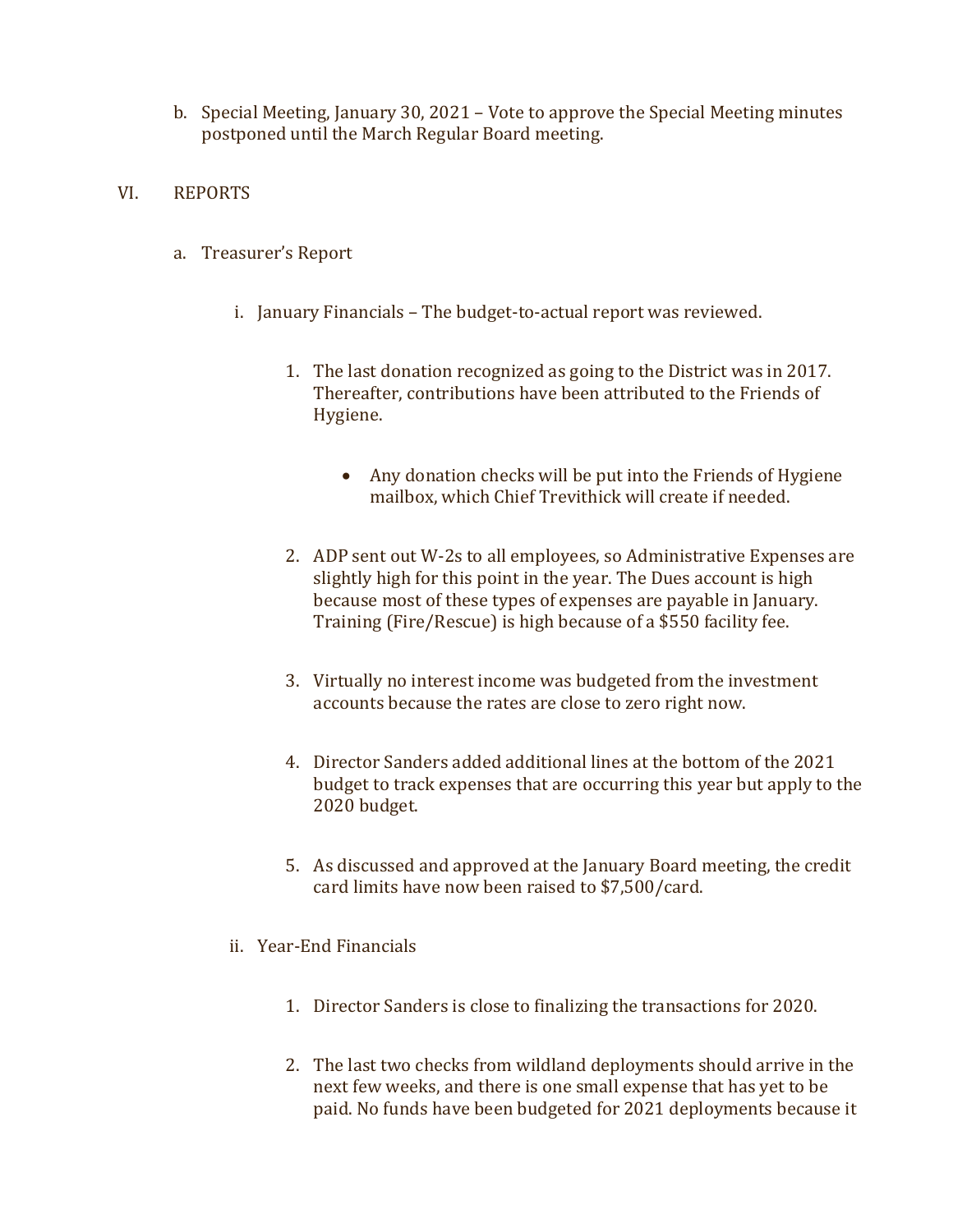is contingent on the severity of the fire season and therefore cannot be planned. Proceeds to the District from 2020 deployments should finalize at right around \$150,000. As mentioned at the last meeting, Chief Trevithick will use a small portion of it to purchase customized jackets for the members who deployed. The Board will consider how the remainder should be used to best serve the District.

- 3. Once the lingering transactions captured in the 2020 budget are finalized, Director Sanders will start preparing the financials and documentation for the audit.
	- We're likely to stay over the \$750k threshold for an audit so we should plan to budget for that expense in future years. Audit funds were included in the 2021 budget.
- b. Secretary's report
	- i. Transparency Notice due by January 15 In the last month Director Brinkman filed numerous documents with DOLA and the Boulder County Assessor's office. With the exception of a current map of the District, we should be caught up. He is having difficulty tracking down a GIS-quality map that reflects changes to the District boundaries that have transpired in the last year. Assistant Chief Benzel may have access to the kind of map needed and Director Brinkman will follow up with him.
		- 1. Director Brinkman noted that Director Martin still needs to sign her Oath of Office. She will do so and leave the document in Director Brinkman's mailbox at the station.
- c. Chief's Report
	- i. Run Data In January there were 30 calls, including 3 for Fire, 16 EMS, and 5 motor vehicle accidents. The average Dispatch-to-en-route times were  $\sim$ 2:22-minutes for HFPD, and  $\sim$ 4:16-minutes for AMR. Over 21 calls, the average en-route-to-arrival time for HFPD was 3:59-minutes. Over 13 calls, the average en-route-to-arrival times were  $\sim$  7:49 minutes for HFPD, and  $\sim$ 21:51 for AMR. The average number of responders on fire calls was 9. The average number of responders on EMS calls was 6. The average number of responders on MVA calls was 8.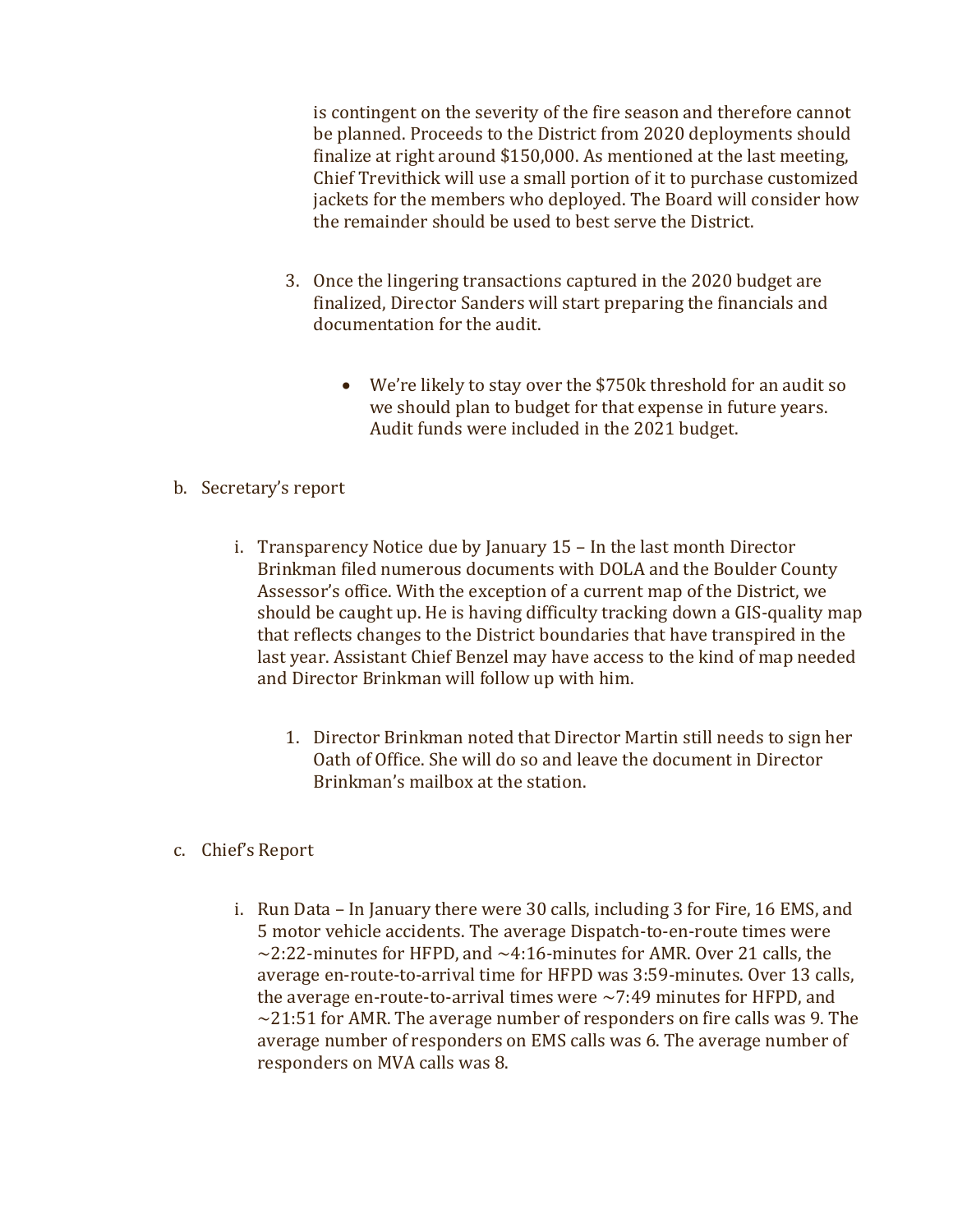- 1. Special Incidents: One ice rescue call on January 17th. Seven members responded.
- ii. Shift Coverage Assistant Chief Benzel presented shift coverage numbers for January. Very good coverage last month. All shifts had a minimum of two people and maximum of six, with an average between three and four.
	- 1. Seven people were accepted into the Shift Lieutenant program, and it is already working extremely well. Having a Lieutenant on each shift to maintain training and operations has eased the burden somewhat on Chief Trevithick and Assistant Chief Benzel. It also ensures that there is a more experienced member at the station at all times.
- iii. COVID Update, Vaccinations Any of the members who wanted a vaccination has received it. If anyone was missed or changed their mind, Chief Trevithick will get one for them.
- iv. Credit Card Distribution We cannot get Hygiene Fire Protection District debit/credit cards from the bank without putting a specific person's name on them. Chief Trevithick is leaning towards linking them to the names of our two Engine Bosses, since our apparatus cannot go out without an Engine Boss anyway. When not in use, the cards will be locked in Chief Trevithick's office.
	- 1. Chief Trevithick will provide the names of the two Engine Bosses to Director Sanders, who will contact the bank about securing the cards.
- v. Other Issues & Opportunities
	- 1. FF Dutchman is a member of the HFPD as well as some neighboring Districts. He asked for a chance to speak about possible ways to fund some of the larger projects that many of the smaller, aging Departments will be facing in the future. Mergers with other Districts have been discussed, and most of the Department see a unification of some kind, at some point. FF Dutchman suggested that some of the smaller and less funded Districts like Hygiene may want to consider issuing a bond to supplement the cost of bringing aging apparatus and infrastructure up to date as a means to expand and/or facilitate future alliances.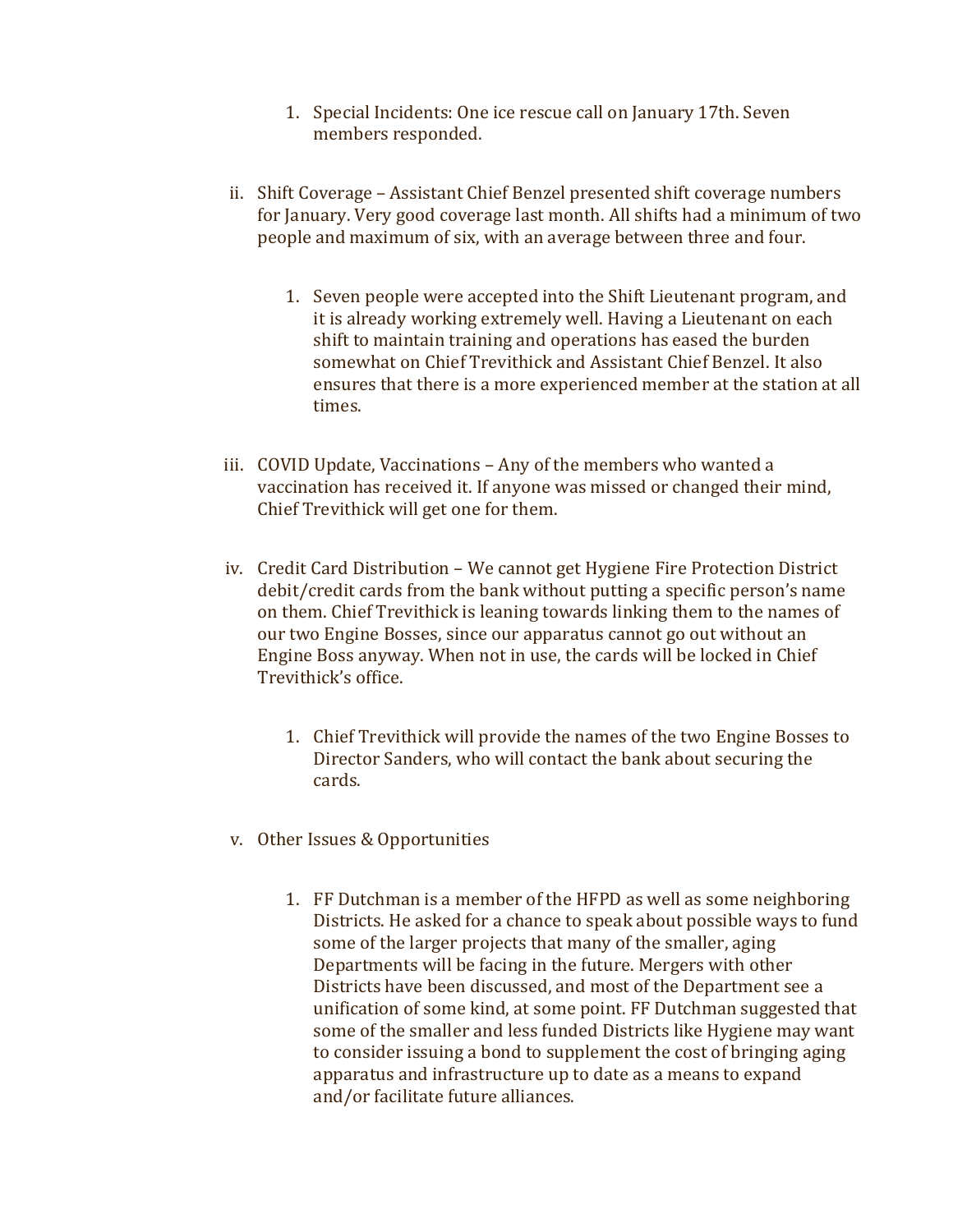#### VII. OLD BUSINESS

- a. Post Office Lease Director Martin reported that our lawyer spoke with USPS yesterday. It went well and his points are being built into their government forms. She hopes to have a lease to present at the next meeting.
	- i. Director Martin printed out the forms to approve the agreement, which she will leave for Director Snyder in his station mailbox.
- b. Board Staff Performance Reviews (executive session)
- c. Discuss goals for 2021
	- i. The Board agreed that developing a strategic plan (No. 8 on list below) is a good place to start, as a way to draw the various ideas and list items together.
		- 1. Develop plan to move firefighters toward market pay and benefits
		- 2. Review fee schedule (Fire Code and any others that we might charge)
			- Fire Marshal Homyak reported that he is waiting for 2021 code to come out. Once that happens, he will develop a fee schedule based on the new directives. This will allow both the 2021 code and the updated fee schedule to be adopted at the same time.
		- 3. Develop plan for construction of replacement facilities except apparatus bays
			- Purchase green house
			- Sell Post Office
		- 4. Review apparatus replacement schedule, develop sustainable funding
		- 5. Consider opportunities for efficiency via intergovernmental agreements
		- 6. Newsletter for 2021 and/or year-end report for 2020
		- 7. Fundraising
		- 8. Strategic Plan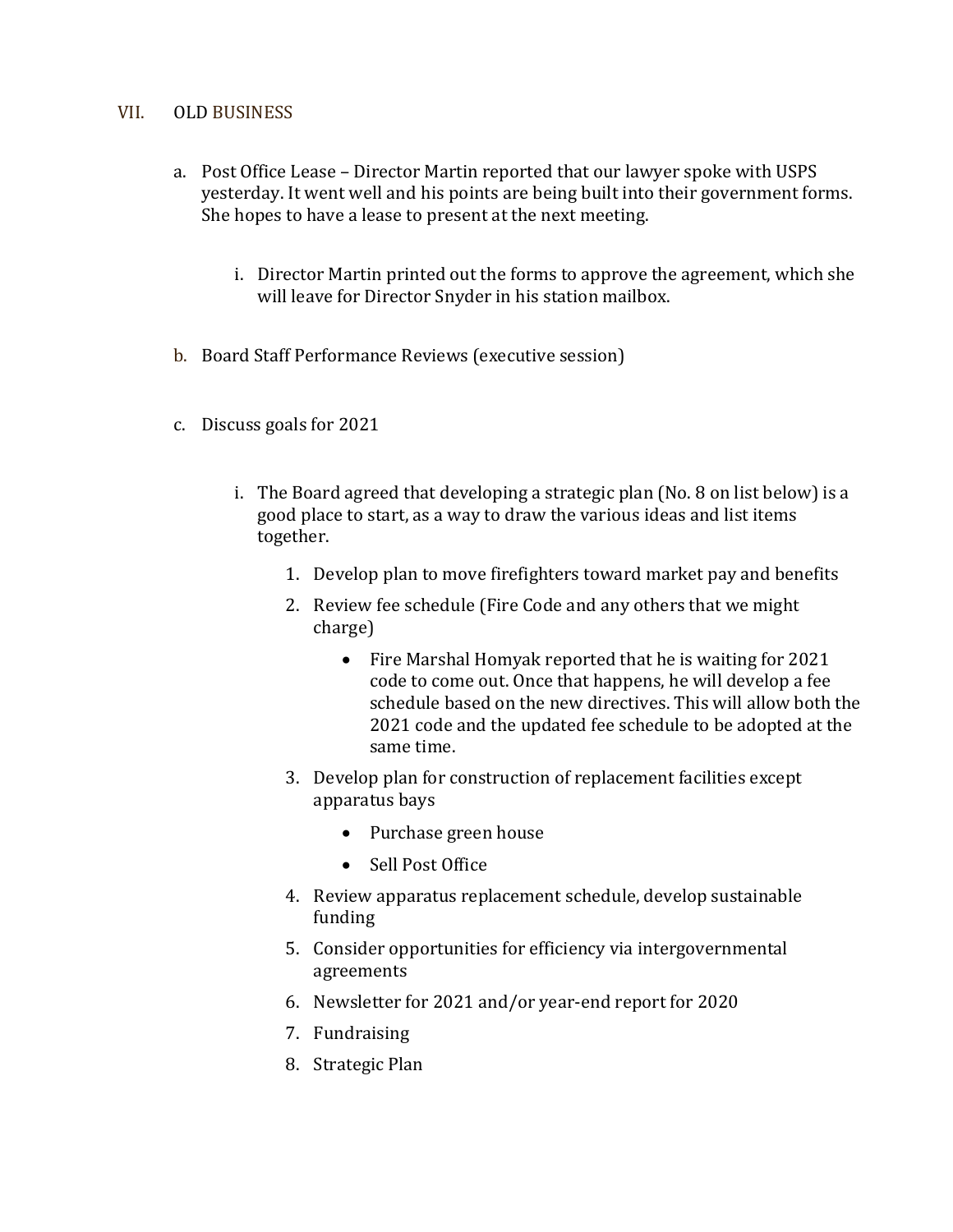- ii. The Board decided to hold a work session to discuss 2021 goals, as well as lay out the groundwork for future strategic planning. The meeting will take place at 12:30PM on February 28th at the Fire Station. Social Distancing measures will be taken.
	- 1. Approximately 5 years ago, the Board hired Emergency Services Consulting International (ESCI) to prepare an Agency Evaluation and Risk Analysis for the Department. The purpose of which was to "assist the District in future planning and provision of comprehensive emergency services to the citizens of Hygiene and the surrounding area."
		- Director Snyder requested that the Board members look at the recommendations and data within the 2015 report, so it can be used as a baseline for comparison and guideline to evaluate priorities. Director Sanders will send a link to the report on Google Drive to all Board members.
- iii. Director Butley noted that, as someone who just recently joined the Board, he would find it very helpful to have a consolidated spreadsheet of equipment showing details such as: quantity; year of purchase/age; replacement schedule; problems they've had/maintenance records; do we have more or less than the quantity needed; can they be refurbished or is replacement the only option; etc.
	- 1. Director Sanders suggested that the Board make a list of informational requests in this vein at the work session, to give to Chief Trevithick. Once the answers have been secured, the Board can compare the results to the 2015 analysis findings. He can also set up a Google Docs/Sheets to track 2021 planning.
	- 2. Director Snyder volunteered to meet with Chief Trevithick to identify which tables need to be updated as far as equipment, trucks, radios, air packs, etc.
		- Fire Marshal Homyak will send inventory reports to the Board, and noted that a lot of that information may already be in the emergency reporting system, to which the Board has access. The Board can review the system reports as starting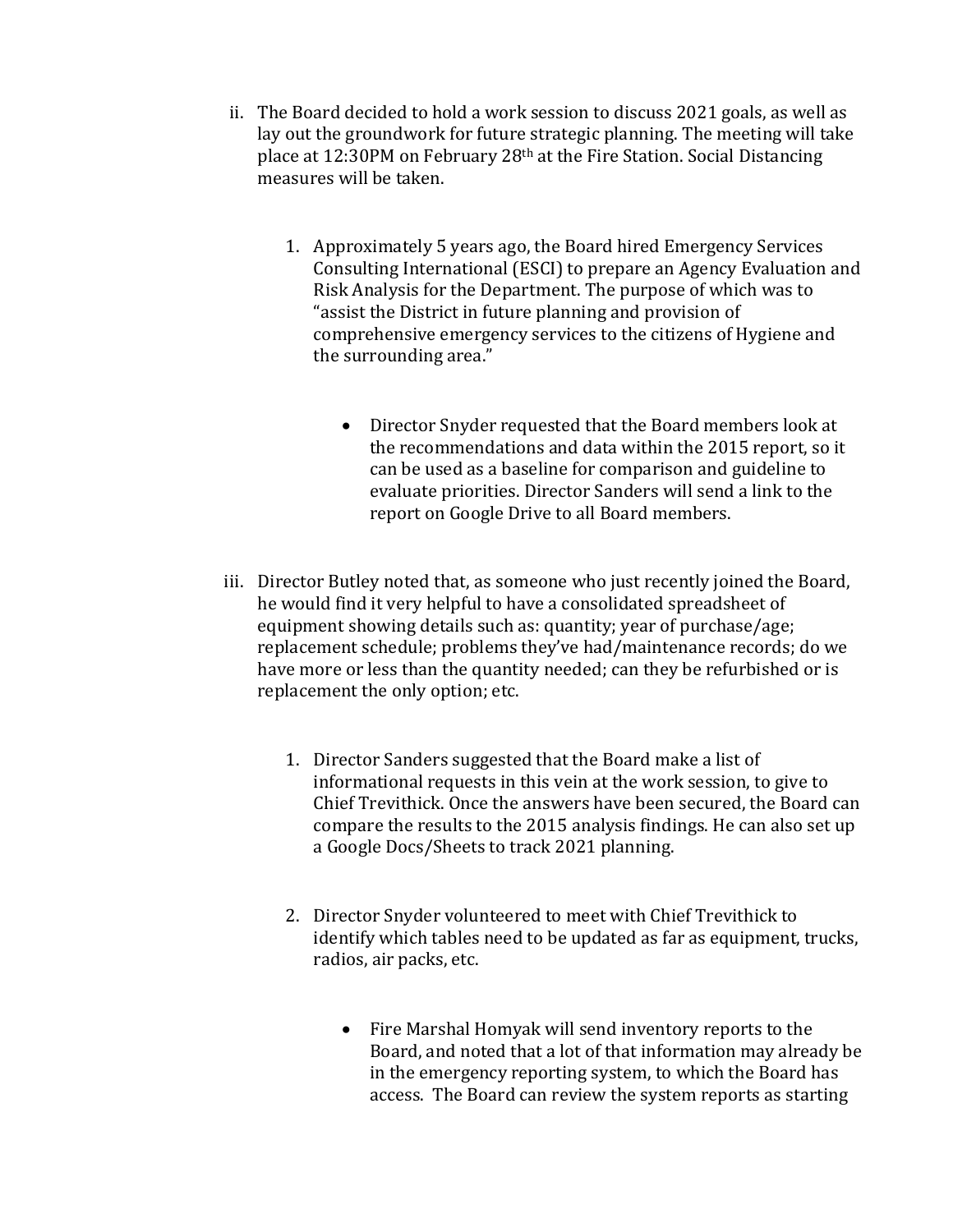point to see what data has been tracked, and how it compares to what information the Board would still like to see.

#### VIII. NEW BUSINESS

- a. Election Process, Deadlines
	- i. Director Butley will look into when we can hold elections for a mill levy increase and bring that information to the work session.
		- 1. Getting some of the information may require speaking to our attorney, but Director Butley will clarify if they will charge for a few yes or no question first. If so, he will discuss it with the Board first.
	- ii. We have the option to piggyback onto Boulder County elections at their preset time/date, or we can choose to hold our own. Director Butley noted that we might have a better chance on our own. The turnout might be smaller but the respondents would be those who have a greater investment in, and are more informed about, the HFPD. Larger scale elections through Boulder County could lead to a knee-jerk reaction by less involved voters to automatically vote against a mill levy tax increase, irrespective of the benefits to the District.
- b. Grant Writer Chief Trevithick has the name of a new grant writer and will forward her information to the Board for consideration. She has secured a number of grants for Boulder Emergency Services, but she is also a little more expensive than the person we'd looked at last year.
- c. Elect Board Officers
	- i. Director Brinkman nominated Director Martin to the role of Secretary. Director Butley seconded and the nomination was passed unanimously.
		- 1. Director Butley offered to assist Director Martin in her secretarial duties wherever possible.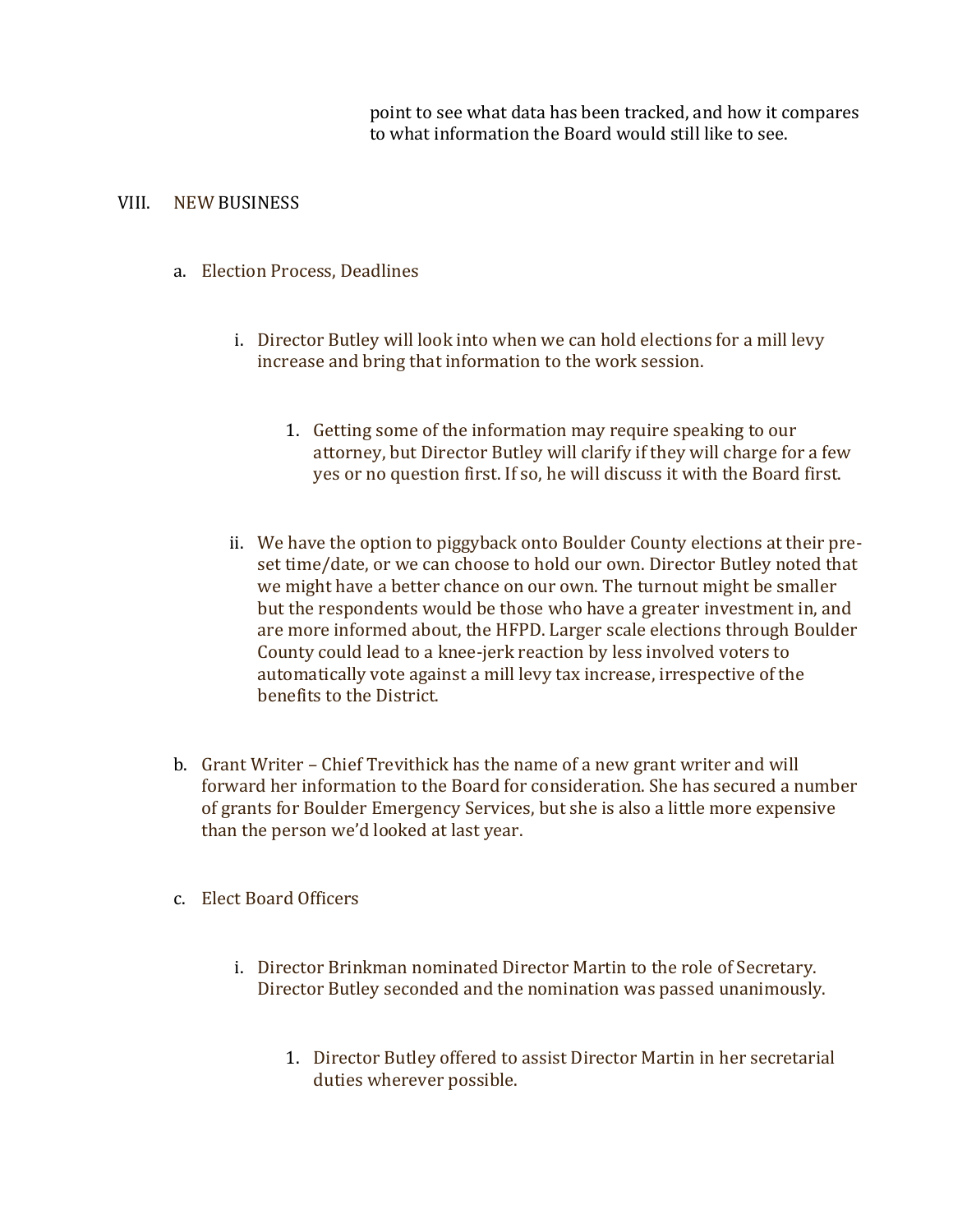- ii. Director Brinkman nominated Director Snyder to continue to serve as Board President. Director Sanders seconded and the nomination was passed unanimously.
- d. Fire Marshal Homyak reported that the Division of Fire Prevention and Control is moving 2021 code, while Boulder County is looking likely to use 2020 code. The HFPD has 2012 now but is looking to adopt the 2021 codes when they come out in July. We will match our fee schedules to that once we have the Details.
	- i. Fire Marshal Homyak's reported that he has been fighting with Boulder County for the last two weeks about fire code standards. In the four years that he's held this position with the HFPD, the stance has been that agricultural buildings are not required to meet fire access requirements. Boulder County is now pushing back on that, which means that nearly all of the agricultural building plans that he's approved are now being disputed by the County.
	- ii. The owner of the Black Cat restaurant in Boulder has been running an unlicensed restaurant out of their barn. The County is looking hard at them because they never suspended business in accordance with COVID prevention mandates and nothing in the building has been permitted or built to code. The barn housing the restaurant is withing the Hygiene Fire Protection District, which means that Fire Marshal Homyak will be involved in fire codes for the property. Director Snyder noted that we want to be careful not to become an enforcement agent for the County. We will not take a position on anything other than fire code.

# IX. AGENDA NEXT MONTH

- a. Work Session Work session on February 28th at 12:30PM to start planning goals for upcoming year. (See VII, c, ii)
- b. Regular Meeting No discussion
- X. EXECUTIVE SESSION A MOTION to go into executive session to discuss staff performance reviews was made by Director Butley at 8:31PM. Director Brinkman seconded and the motion was approved by unanimous vote.
- XI. ADJOURNMENT The meeting was adjourned at the close of the executive session.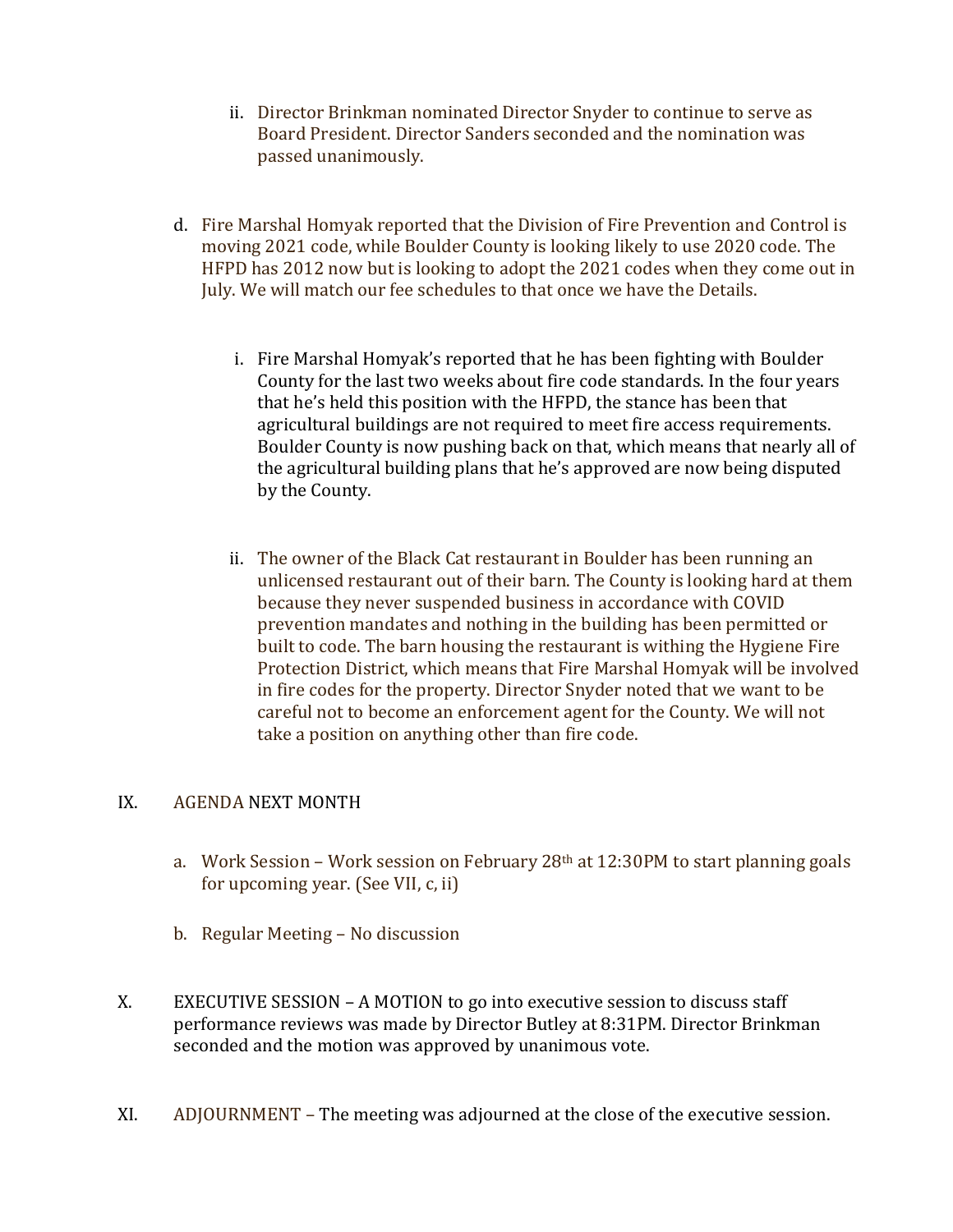# **Motion/Resolution Summary:**

- MOTION to approve the regular meeting minutes from January 13th
- MOTION to go into Executive Session
- MOTION to adjourn the meeting

# **ACTION ITEMS:**

# **Chief Trevithick**

- − Create a Friends of Hygiene mailbox if one does not already exist
- − Provide Director Sanders with the names of the two Engine Bosses for the credit cards
- − Forward information on the possible new grant writer to the Board

# **Assistant Chief Benzel – NONE**

#### **Fire Marshal Homyak**

− Send Emergency Reporting inventory reports to the Board for use in work session

**Pension Board Chair Bashor – NONE**

**Department Officers – NONE**

#### **All Board Members**

− Look at the recommendations and data within the 2015 report, so it can be used as a baseline for comparison and guideline at the work session

#### **Director Snyder**

- − Sign USPO lease forms that Director Martin will leave at the station
- − Meet with Chief Trevithick to identify which tables need to be updated as far as equipment, trucks, radios, air packs, etc